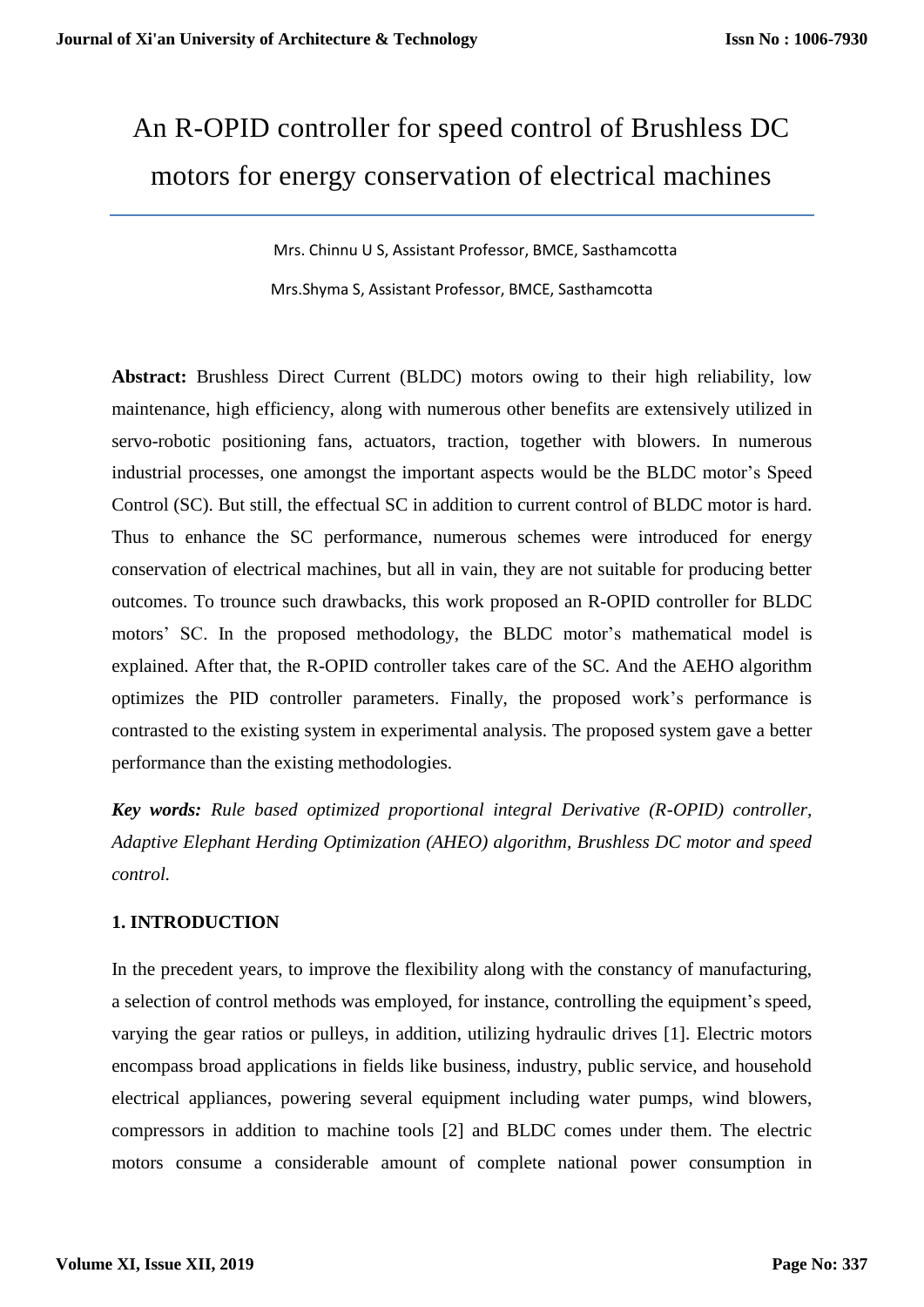industrially developing and developed nations [3]. In order to enhance life's quality, electrical energy consumption is globally increasing [4].

Electrical motor drives stand as a key aspect for attaining the energy consumption objective. Furthermore, scalar control can be regarded as a legitimate solution since several applications don't need high performance for the handling of such electrical drives [5-7]. The industrial area has utilized around thirty-seven percent of the earth's entire delivered energy, which is more compared to any other sector. A disparate group of the industrial sector such as agriculture, manufacturing, mining, as well as construction consumes energy for processing, assembly, lighting, and space conditioning [8].

For disparate industries like the iron-steel industry, petroleum industry, textile industry, small and medium scale industries, cement industry, and manufacturing industry, a lot of analytical studies were done on energy auditing or conservation. Along with these, more studies have emphasized on using energy conservation techniques to enhance energy efficiency [9]. Thus, from the studies, it can be understood that the utilization of rigid and efficient types of drives could save a significant quantity of energy [10]. The speed controllers such as Variable Speed Drives and Variable Frequency Drives (VFDs) allow the electric motor's speed to be changed.

The paper is planned as Section 2 surveys the associated work regarding the proposed technique. Section 3 shows a concise discussion concerning the proposed work. Section 4 analyses the investigational results. Section 5 surmises the paper.

### **2. RELATED WORK**

Krishanu Nath *et al.* [11] attempted to attain the SC for an independently excited DC motor centered on the field along with armature control methods at the maximum efficiency condition. Artificial Neural Network (ANN) was selected for the preferred task since any non-linear data could well be fit in it. This work is executed in the MATLAB platform. After that, an independently excited DC motor was joined with the neural network in which some simulated outcomes were taken for the verification of the task. The simulation was done in Simulink. In addition, for disparate load torques in addition to reference speeds, the output curves were attained.

Ramesh S *et al.* [12] presented an energy conservation strategy in which a VFD was retrofitted in the motor drive of the hydraulic clamp system for varied the motor's speed at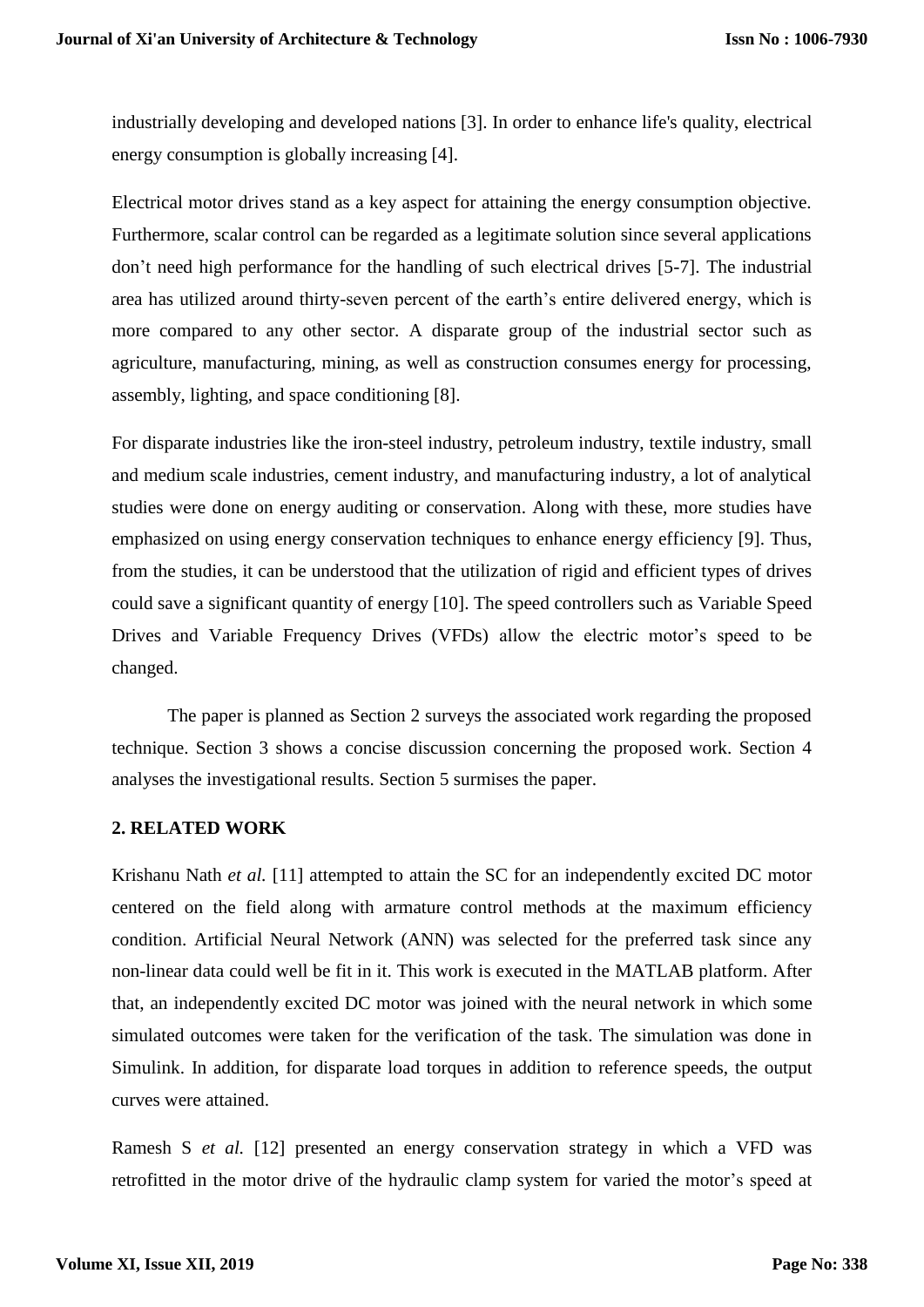disparate load conditions and lessens the power consumption. The VFD centred hydraulic pumping system was contrasted to the existing circuit with respect to flow characteristics along with electric power consumption; in addition, the outcomes were provided. Subsequent to VFD implementation, it was established that the hydraulic pumping system functioned at a lower follow rate and also consumed less power contrasted with an existent hydraulic clamping system.

Muhammad R. A. R. Santabudi *et al.* [13] presented the execution of the Sliding Mode Control (SMC): '2'-Steps (Linear Matrix Inequalities) LMI Approach on a BLDC motor. '2'- Steps LMI approach was a technique to model an SMC controller thus it was guaranteed that the constancy of the closed-loop system in the Lyapunov sense. For solving the entire LMIs, the approach utilized the MATLAB LMI Solver Toolbox. The simulation that operated on MATLAB was stable yet still encompassed steady-state error. The system's stability was proved by the implementation result although it still encompassed chattering issues on account of high-speed frequency switching nature in SMC.

Mirela Dobra *et al.* [14] presented a quick as well as effectual means of reaching a functional setup of BLDC Permanent Magnets (PM) motor velocity SMC. A concise discussion was prepared on the BLDC-PM motor mathematically. The SC loop aimed at the electric drive with BLDC-PM was tested in respects to load torque variation which was presumed as the additive uncertainty. The TMS320F28335 micro-controller, which encompasses special processing, was used by the loop control functioning for electric drive signals. The last objective was to authenticate a quick process to set-up the speed/position control loop with a simple preliminary SMC algorithm. Test outcomes utilized the disparate valued parameters of the SMC that supported the swift prototyping procedure.

Surabhi Agrawal and Vivek Shrivastava [15] elaborated on the Particle swarm optimization (PSO) technique along with a fuzzy controller that enhanced the electric vehicle BLDC motor's speed with the decline in a gain of PI Controller. The PI Controller's parameters were tuned by the PSO. In MATLAB/Simulink, the system was modeled and simulated. Compared the Fuzzy Logic Controller (FLC) controlled electric vehicle motor with PI controller and PSO Optimizes electric vehicle motor with the fuzzy controller. Motor's speed was negative as well as the error was extremely high in the absence of FLC. But, contrary to the preceding one the motor's speed was enhanced and error was reduced for the FLC and PSO optimized PI Controller.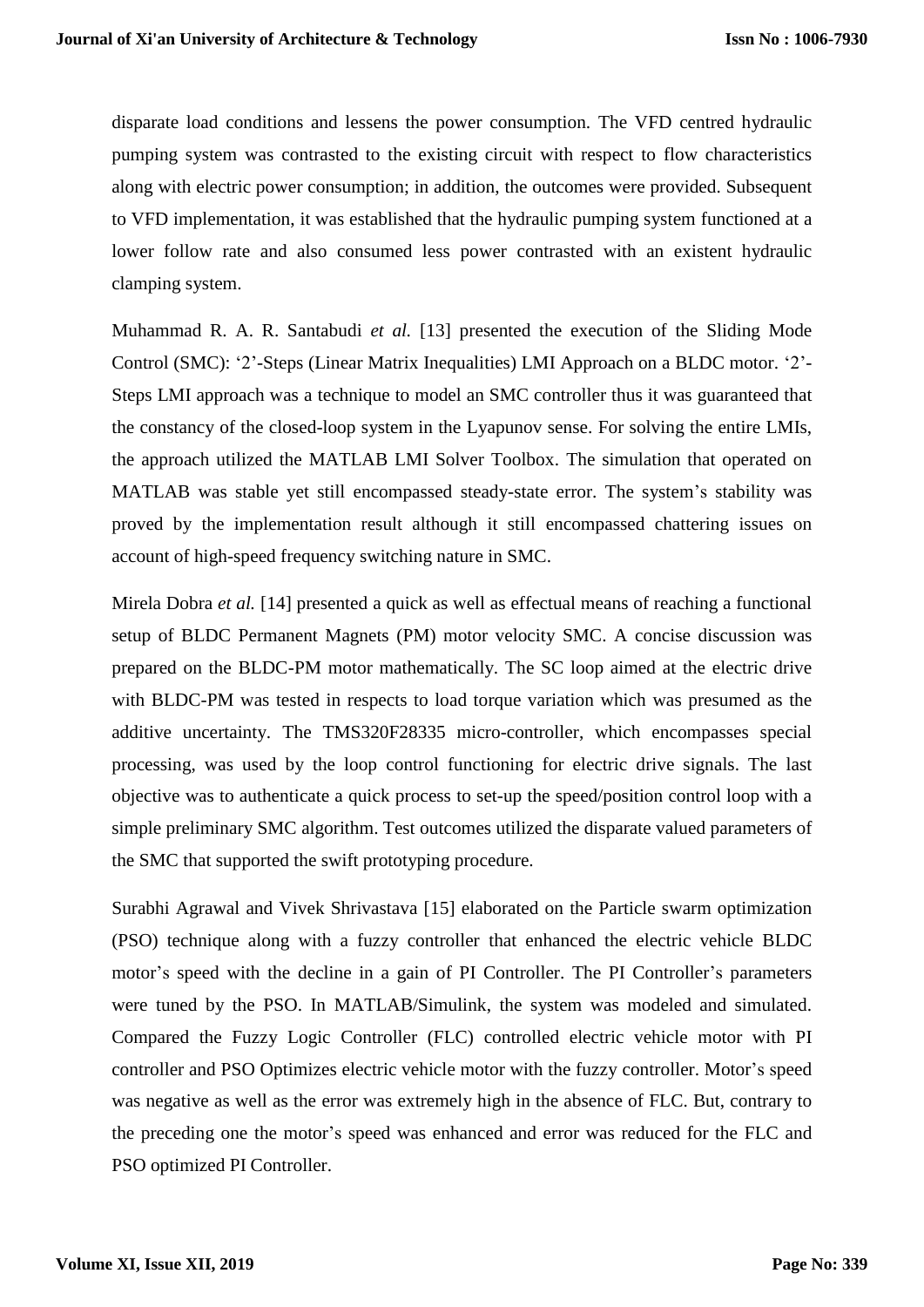#### **3. PROPOSED METHODOLOGY**

In a lot of industrial applications, the chief reason for the employment of BLDC motor will be the ease of control along with high power density. Generally, the Power Semiconductor Bridge controls the BLDC motors. BLDC motor will be the best choice in case of high power, high reliability in addition to high-efficiency applications. This paper proposed an R-OPID controller for SC of BLDC motors for the energy conservation of electrical machines. Here, the mathematical description of the BLDC motor is explained. Next, the R-OPID controller controls the speed. In the R-OPID controller, the AEHO algorithm optimizes the PID parameters. The proposed methodology's block diagram is exhibited in Figure 1,



**Figure 1:** Block diagram for the proposed methodology

In Figure 1, the term  $I(s)$  denotes the reference input,  $E(s)$  represents the controller receives error signals,  $U(s)$  produces the control signal and  $C(s)$  signifies the controller output.

### **3.2 Brushless DC Motor**

For attaining the commutation aimed at brushed DC motors, Mechanical rotors along with brushes are utilized commonly. With disparate parts of the commutator that is rotating, the stationary brushes will meet. The electrical-power flows via the armature coil that is nearer to the stationary stator (PM) since the commutator along with the brush system forms a collection of electrical switches. In BLDC motors, PM rotate and also the armature stays static whereas the electromagnets remain stationary. Hall Effect sensors are employed as noncontact position sensors rather than a mechanical commutation system centred on brushes for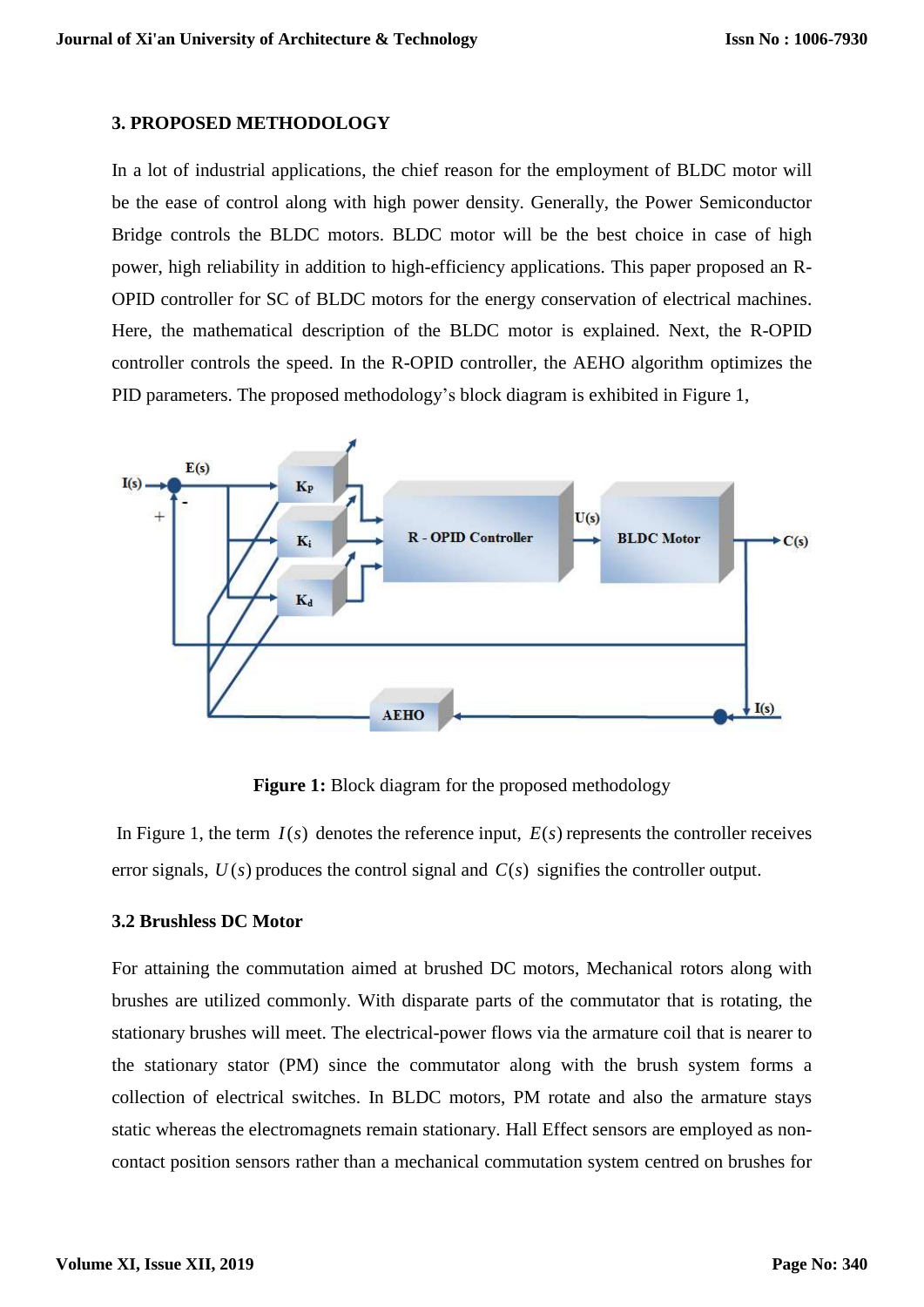BLDC motors. It detects the rotors' position to be the commutating signals. The motor's electric as well as mechanical part is respectively described as,

$$
v_{app}(t) = S_r(c(t)) + I \frac{dc(t)}{dt} + v_{emf}(t)
$$
 (1)

$$
L\frac{d\alpha(t)}{dt} = \sum \eta_i
$$
 (2)

Where,  $v_{app}(t)$  implies the applied voltage,  $c(t)$  indicates the current of the circuit,  $v_{emf}(t)$  is the counter electromotive force, *I* is the stator's inductance,  $\alpha(t)$  indicates the angular velocity, and  $S<sub>r</sub>$  is the stator's resistance. Equation (2) implies that the inertial load ' L' times the angular acceleration is equivalent to the sum of the entire torques  $\eta_i$ . In this BLDC motor, the Rule-based optimized Proportional Integral Derivative (R-OPID) controls the speed. By utilizing this controller, energy conservation is obtained effectively, which is explained in the below section.

#### **3.2 Rule-based Optimized Proportional Integral Derivative (R-OPID) controller**

A controller controls the speed of any system using a BLDC motor and also conserves the energy. For which, the proposed method uses the R-OPID controller. The most broadly applied controller in disparate industries is the Proportional Integral Derivative (PID) controller. This controller is simple to design. This is popular on account of the low order transfer matrices and its simplicity. A high level of knowledge is not needed by this control algorithm. It lessens the steady-state error to ameliorate the responses. The proposed method employs the rule-centred PID controller to augment the PID controller's quality. The performance of the PID controller is enhanced by the parameter selection, which is performed by the Adaptive Elephant Herding Optimization (AEHO) algorithm. By taking  $\Delta \psi_i$  as the BLDC motor's output, the control vector for the traditional PID controller  $(Q_i)$  is given by:

$$
Q_i = K_p \Delta \psi_i(t) + K_i \int_0^t \Delta \psi_i(t) dt + K_d \Delta \psi_i(t)
$$
 (3)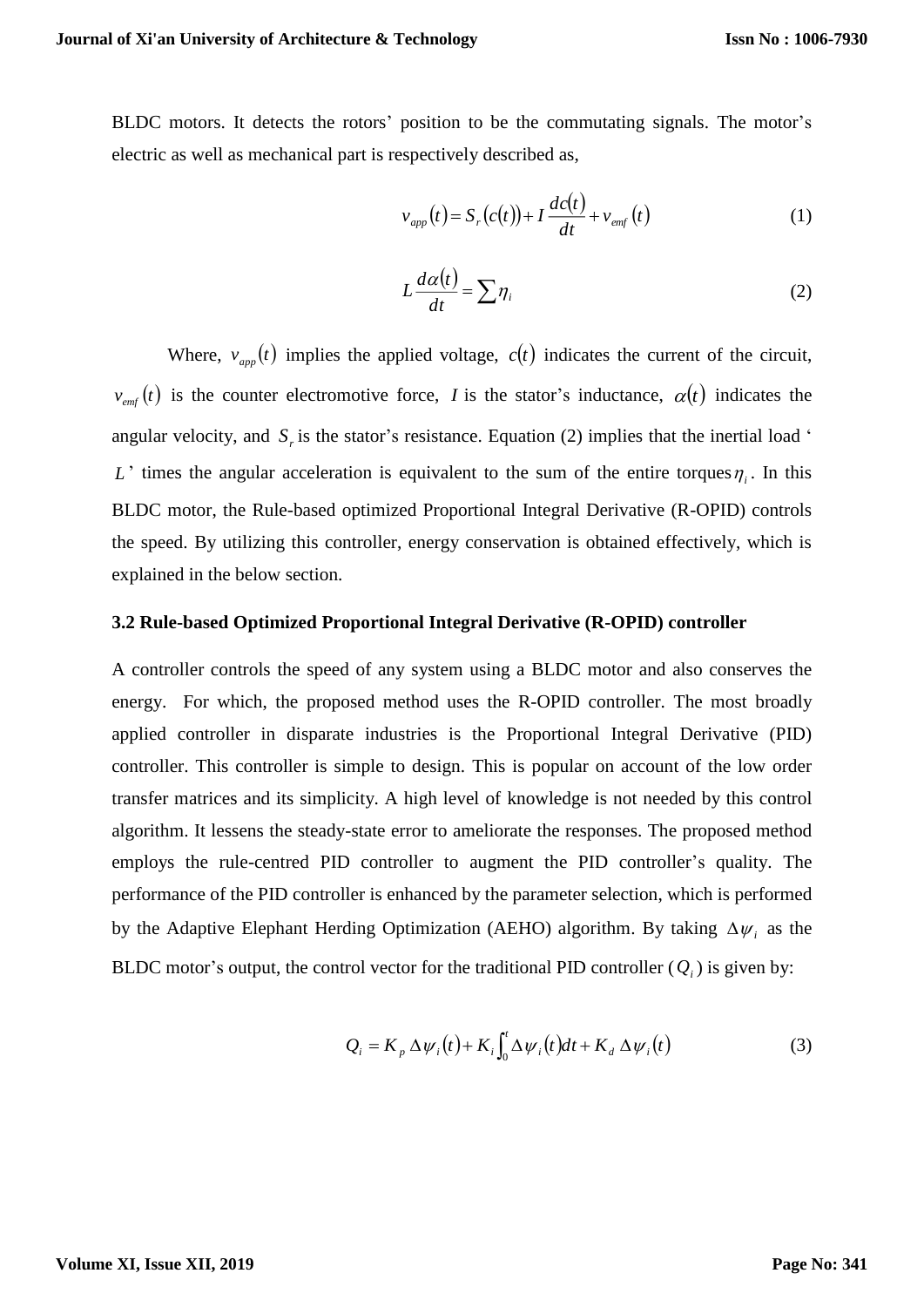Where,  $K_p$ ,  $K_I$ , and  $K_d$  represents the proportional, integral in addition to derivative parameters, respectively. The parameters  $K_p$ ,  $K_I$ , and  $K_d$  are ascertained by an assortment of fuzzy rules of the form:

On the off-chance that the  $\Delta \psi_i$  is  $A_i$  and  $\Delta(\Delta \psi_i)$  is  $B_i$ , then

$$
K_p = C_i \tag{4}
$$

$$
K_i = D_i \tag{5}
$$

$$
K_d = E_i \tag{6}
$$

Where  $A_i$ ,  $B_i$ ,  $C_i$ ,  $D_i$  and  $E_i$  signify the fuzzy sets on the equivalent supporting sets. In the proposed R-OPID controller, the Membership Function (MF) sets intended for the  $K_p$ ,  $K_i$ , and  $K_d$  are stated as triangular partitions. The partitions are i) Positive Big (PB), ii) Positive Small (PS), iii) Zero (ZO), iv) Negative Big (NB) and v) Negative Small (NS). The MF sets for  $\Delta \psi_i$ ,  $\Delta(\Delta \psi_i)$  is the selfsame as MF sets. All the three parameters like  $K_p$ ,  $K_i$ , and  $K_d$  are optimized by means of using the AEHO algorithm, here the trajectory error function is considered as the fitness function. The AEHO algorithm is elucidated as follows,

Elephants naturally are social animals encompassing some intricate structures consisting of females and calves. Several clans of elephants form a group with matriarch leadership. These clans mostly comprise one female, its calves and sometimes certain related females. Mostly, the groups are formed by female elephants since they prefer to live with their family whereas the male tends to leave the group once they are all grown up and live alone. However, these Male Elephants (ME) stay in touch with their families by low-frequency vibrations. In Elephant Herding Optimization (EHO) algorithm, the Genetic Algorithm (GA) which is known as AEHO takes care of the position updation. AEHO considers the undermentioned presumptions.

- The elephants are grouped into clans containing a fixed number of elephants.
- A fixed number of ME live alone by leaving their clan.
- Each clan follows the matriarch leadership.

In the herd, the position of the matriarch encompasses the best solution whereas that of the ME encompasses the worst solutions. The updating procedure of EHO has been shown below.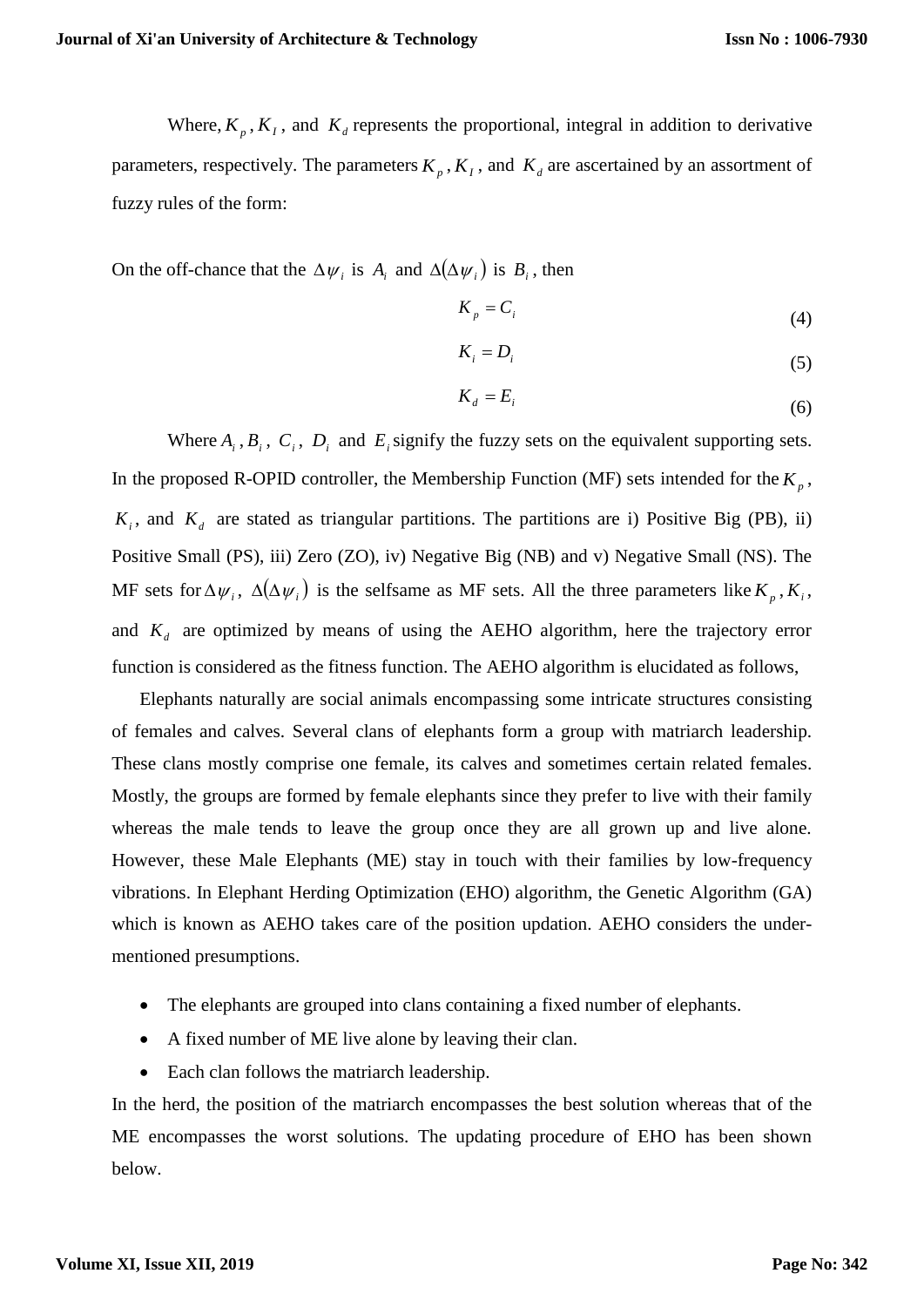The entire population (elephant) is grouped into *j* clans. As per matriarch, each member *n* of clan *m* moves, where matriarch is the elephant  $c_m$  that encompasses the best fitness value in generation, which is exhibited in equation (7).

$$
o_{\text{new},c_m,n} = o_{e_m,n} + o(o_{\text{best},c_m} - o_{c_m,n}) \times r \tag{7}
$$

Here,  $o_{new,c_m,n}$  represents the elephant *n*'s new position in clan *m*,  $o_{c_m,n}$  is the old position,  $o_{best,c_m}$  implies the best solution of clan  $c_m$ ,  $o \in [0,1]$  is algorithm's parameter which determines the influence of the matriarch and  $r$  is the random number utilized to ameliorate the diversity of the populace in the upcoming stages of the algorithm.

The best elephant's Position in clan  $o_{best,c_m}$  is updated by using the equation (8).

$$
O_{new,c_m} = \delta \times O_{center,c_m} \tag{8}
$$

Here,  $\delta \in [0,1]$  implies the second parameter of the algorithm that controls the effect of the  $o_{center,c_m}$ , which is defined as given by the equation (9).

$$
o_{center,c_m,d} = \frac{1}{n_{e_m}} \times \sum_{j=1}^{n_{c_m}} b_{c_m,j,d}
$$
(9)

Here,  $1 \le d \le D$  is  $d^{th}$  dimension and D is total dimension of the space and  $n_{c_m}$  indicates the total elephants in clan *<sup>m</sup>* .

Elephants that leave the clan are employed to model exploration. In every clan  $z$ , some elephants that have the worst values (objective function) are shifted to new positions as per the equation (10).

$$
o_{worst, e_m} = o_{\min} + (o_{\max} - o_{\min} + 1) \times rand \tag{10}
$$

Here  $o_{\min}$  and  $o_{\max}$  are lower as well as upper bound of the search space respectively. Parameter  $rand \in [0,1]$  is random number chosen from uniform distribution.

Crossover and mutation operations are executed in order to make more effectual optimization after the elephants' positions are calculated. There are disparate types of crossovers wherein two-point crossovers are selected, where dual points are picked from the parent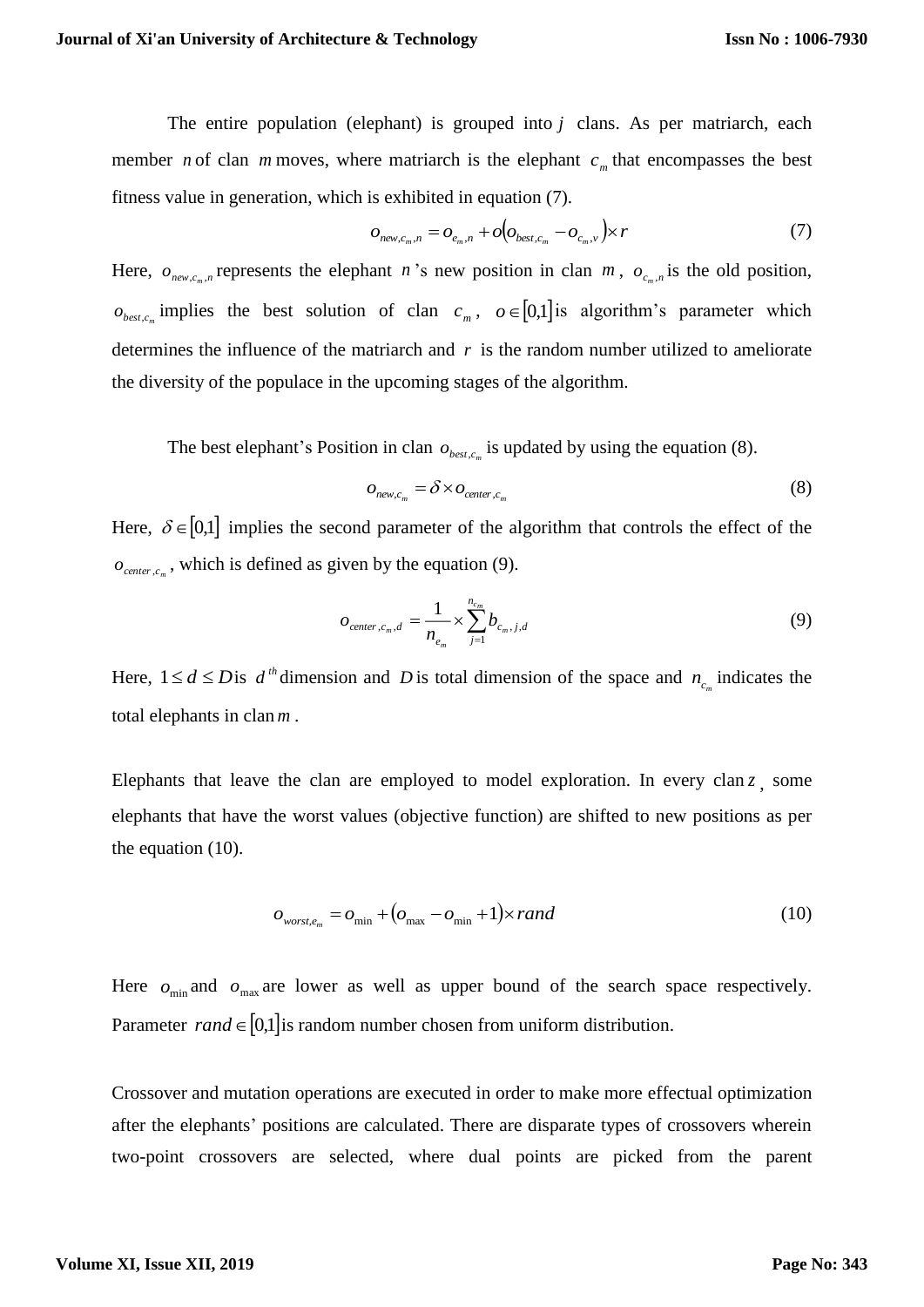chromosomes. The genes in-between the two points are interchanged within the parent chromosomes which in turn bring about children chromosomes. The crossover points are ascertained as follows,

$$
x_1 = \frac{|o_{new,c_m}|}{3} \tag{11}
$$

$$
x_2 = x_1 + \frac{|o_{new, e_m}|}{2}
$$
 (12)

Where,  $x_1$  and  $x_2$  denotes the '2'-crossover points. After that, some genes as of every chromosome are replaced with new ones, which are randomly generated ones that does not form any repetition within that chromosome and this is termed as the mutation. Until better solutions are obtained, this process recurs. The AEHO algorithm's Pseudo code is exhibited in Figure 2,

```
Input: K_n, K_n, and K_nOutput: optimized parameters
Begin
         Initialization Set generation countert - 1,
                           Set Maximum Generation M.
                            Population X = \{X_1, X_2, \ldots, X_n\}While t < M_{\odot} do
                   Sort all the elephants according to their fitness
                   for all clans c_{-} in the population do
                            for all elephants j in the clan c_{\perp} do
                                     Update o_{\epsilon_{n},s} and generate o_{\text{meas},s} by using,
                                      \phi_{max, \epsilon_n, \kappa} = \phi_{\epsilon_n, \kappa} + o(\phi_{max, \epsilon_n} - \phi_{\epsilon_n, \kappa})_{\mathbb{X}} \, rif o_{c_1, s} = o_{base} then
                                               Update o_{\epsilon_n, s} and generate o_{\kappa_n, \epsilon_n, s} by using,
                                               O_{\text{RDCZ}_m} = \delta \times O_{\text{RDCZ}_m}and if
                            end for
                   end for
                   for all clans c_n in the population do
                            Perform crossover and mutation
                            Replace the worst elephant in clan \epsilon_n by using
                            o_{\text{source}} = o_{\text{min}} + (o_{\text{max}} - o_{\text{min}} + 1) \times randend for
                  Evaluate population by the newly updated positions.
                   t-t+1end while
         return the best solution among all population
End
```
**Figure 2:** Pseudo code for AEHO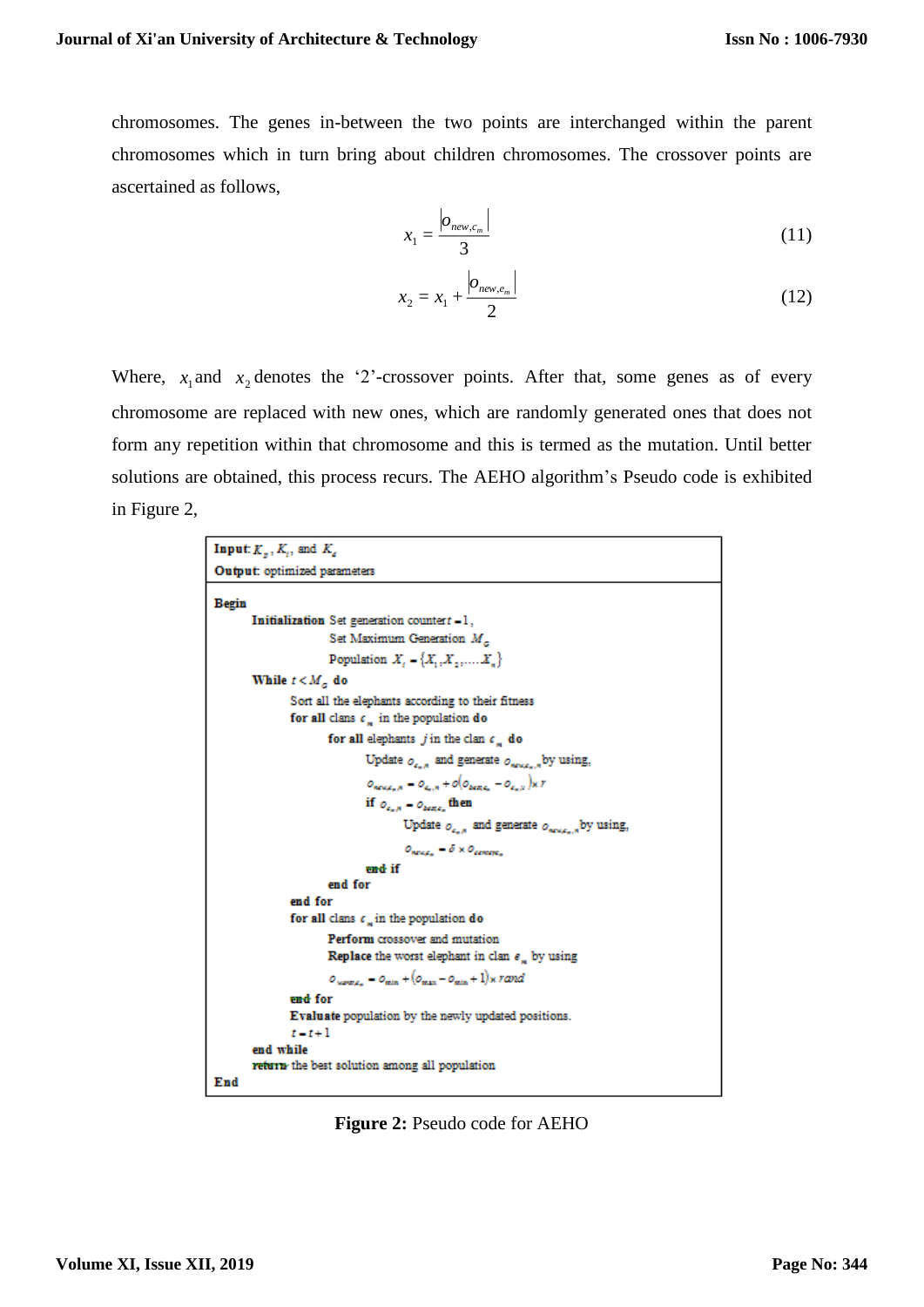#### **4. SIMULATION RESULTS**

Here, the proposed system's performance is analyzed. The proposed SC of BLDC motors for energy conservation of electrical machines based R-OPID controller is functioned in the working platform of MATLAB Simulink. The change of speed is given as the input to the R-OPID controller, which can be computed by comparing the reference speed with actual speed. The optimized data is selected by the AEHO algorithm. Thus, it can control the BLDC motor's speed and conserve energy. The simulation outcomes are performed to evaluate the performance of BLDC motor in respects to stator current, torque, etc. The proposed system's simulation circuit is exhibited in Figure 3,



**Figure 3:** Matlab simulation of BLDC motor control using R-OPID Controller

The DC voltage and stator current of the BLDC motor is exhibited in Figure 4,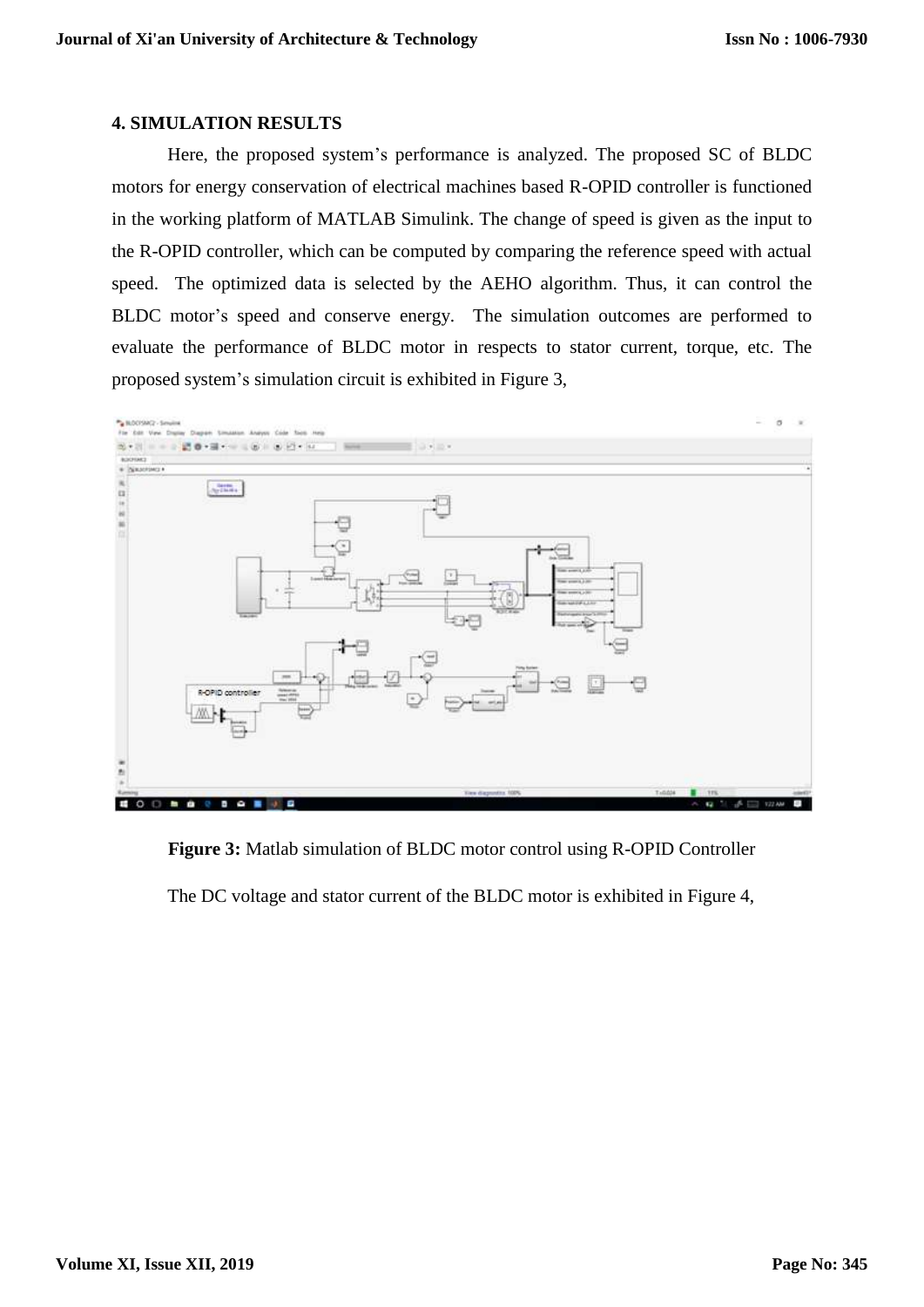

**Figure 4:** DC voltage and stator current of BLDC motor

Next, the reference speed of the BLDC motor is compared with actual speed is depicted in Figure 5.



**Figure 5:** Reference speed Vs actual speed attainment of BLDC motor using fuzzy logic controller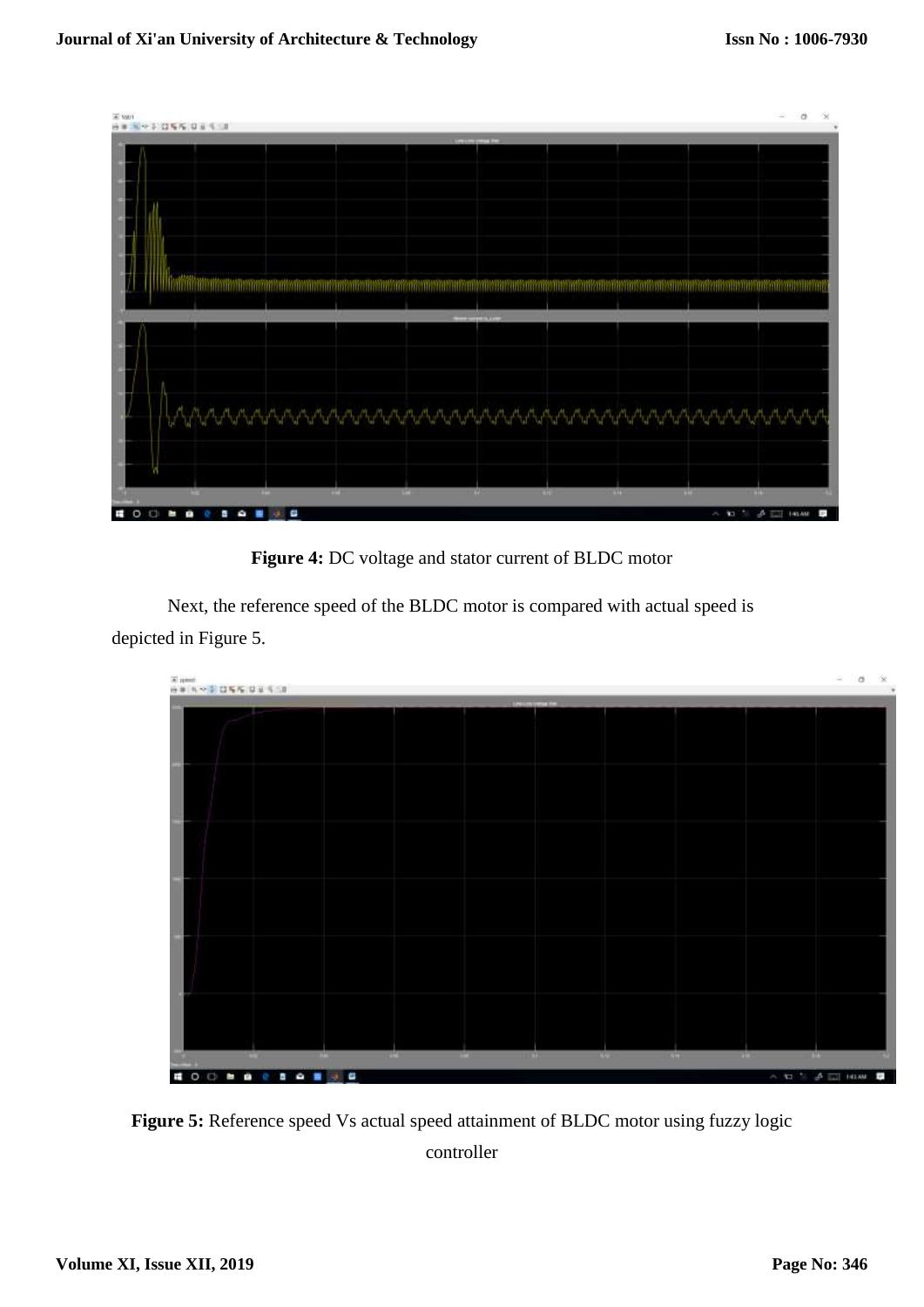Figure 6shows the line to line voltage of BLDC motor and Figure 7 shows the line to line voltage at the inverter of BLDC motor respectively.







**Figure 7:** Line to line voltage inverter side of BLDC motor

## **5. CONCLUSION**

One type of permanent synchronous motor, that is being applied in numerous industrial and commercial applications is the BLDC motor, which is because of its extensive pros including energy saving. The PID among various controllers is the best druthers for SC of BLDC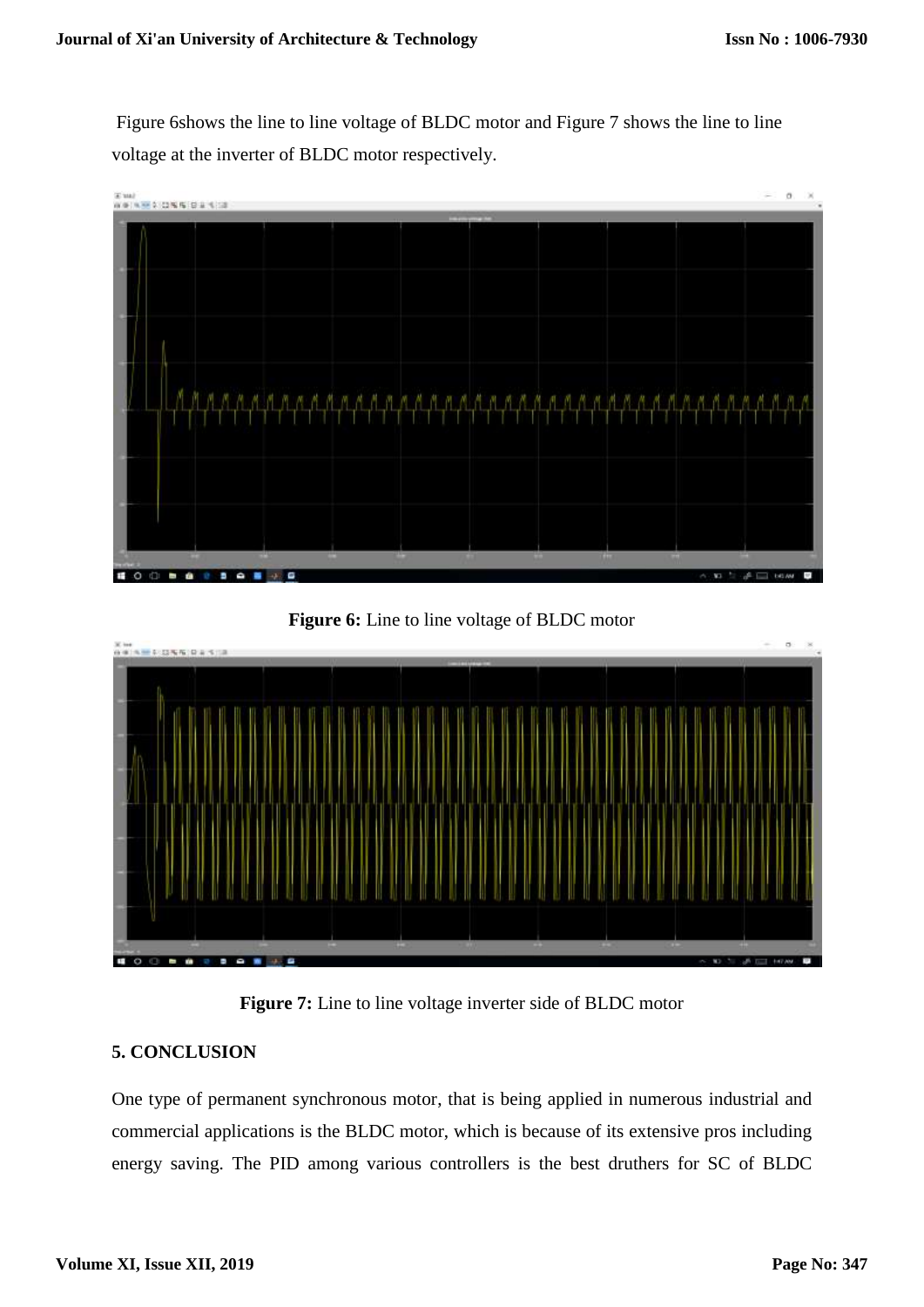motor. In this paper, the R-OPID controller is presented for SC of BLDC motors. Along with it, optimal input data are selected by applying the AEHO algorithm. The overall experimental system is simulated in MATLAB Simulink. From the simulation results, the performance of the motor was analyzed in terms of stator current, torque, and line to line voltage.

## **REFERENCES**

- 1. Rahman Saidur, Saad Mekhilef, Mian Basharif Ali, Azadeh Safari, and Hussein A. Mohammed, "Applications of variable speed drive (VSD) in electrical motors energy savings", Renewable and sustainable energy reviews, vol. 16, no. 1, pp. 543-550, 2012.
- 2. Hasanuzzaman, M., N. A. Rahim, Rahman Saidur, and S. N. Kazi, "Energy savings and emissions reductions for rewinding and replacement of industrial motor", Energy, vol. 36, no. 1, pp. 233-240, 2011.
- 3. Rahman Saidur, "A review on electrical motors energy use and energy savings", Renewable and sustainable energy reviews, vol. 14, no. 3, pp. 877-898, 2010.
- 4. Leposava Ristic, B., and Borislav I. Jeftenic, "Implementation of fuzzy control to improve energy efficiency of variable speed bulk material transportation", IEEE Transactions on Industrial Electronics, vol. 59, no. 7, pp. 2959-2969, 2011.
- 5. Boldea Ancuti, R., I, and G-D. Andreescu, "Sensorless V/f control of high-speed surface permanent magnet synchronous motor drives with two novel stabilising loops for fast dynamics and robustness", IET Electric Power Applications, vol. 4, no. 3, pp. 149-157, 2010.
- 6. Ion Boldea, Ana Moldovan, Vasile Coroban Schramel, Gheorghe Daniel Andreescu, and Lucian Tutelea, "A class of fast dynamics V/f sensorless AC general drives with PM-RSM as a case study", In 12th International Conference on Optimization of Electrical and Electronic Equipment,. IEEE, pp. 453-459, 2010.
- 7. Alfio Consoli, Giuseppe Scarcella, Giacomo Scelba, and Mario Cacciato, "Range extended efficiency optimization technique for scalar IPMSM drives", In Proceedings of 14th International Power Electronics and Motion Control Conference EPE-PEMC, pp. S10-7, 2010.